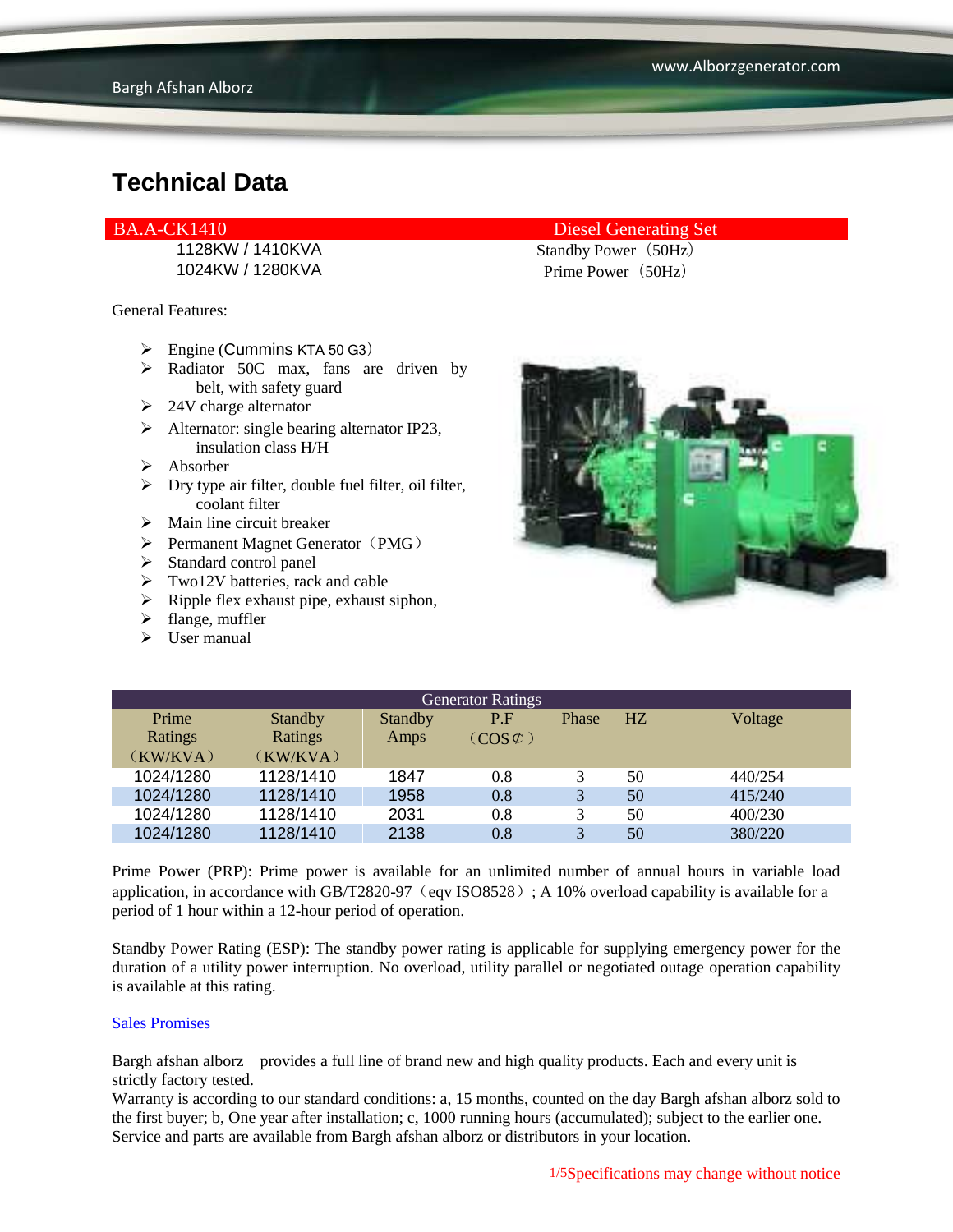| <b>BA.A-CK1410</b>               | <b>Diesel Generating Set</b>          |  |  |  |
|----------------------------------|---------------------------------------|--|--|--|
| <b>ENGINE DATA</b>               |                                       |  |  |  |
| Manufacturer / Model:            | Cummins KTA 50 G3, 16-cycle           |  |  |  |
| Air Intake System:               | Turbo Charged and Search Refrigerated |  |  |  |
| Fuel System:                     | Electronic                            |  |  |  |
| <b>Cylinder Arrangement:</b>     | 24 V type                             |  |  |  |
| Displacement:                    | 50.30L                                |  |  |  |
| Bore and Stroke:                 | $159*159$ (mm)                        |  |  |  |
| <b>Compression Ratio:</b>        | 13,9:1                                |  |  |  |
| Rated RPM:                       | 1500rpm                               |  |  |  |
| Max. Standby Power at Rated RPM: | 1128W/1532HP                          |  |  |  |
| Governor Type:                   | Electronic                            |  |  |  |
| <b>Exhaust System</b>            |                                       |  |  |  |
| <b>Exhaust Gas Flow:</b>         | 240m <sub>3</sub> /min                |  |  |  |
| <b>Exhaust Temperature:</b>      | 525°C                                 |  |  |  |
| Max Back Pressure:               | 10kPa                                 |  |  |  |
| Air Intake System                |                                       |  |  |  |
| <b>Max Intake Restriction:</b>   | 6.23kPa                               |  |  |  |
| Consumption:                     | 1643L/s                               |  |  |  |
| Air Flow:                        | 30425 L/s                             |  |  |  |
|                                  | <b>Fuel System</b>                    |  |  |  |
| 100% (Prime Power) Load:         | $261$ L/h                             |  |  |  |
| 75% (Prime Power) Load:          | L/h<br>199                            |  |  |  |
| 50% (Prime Power) Load::         | 139 L/h                               |  |  |  |
|                                  | Oil System                            |  |  |  |
| Total Oil Capacity:              | 220L                                  |  |  |  |
| Oil Consumption:                 | ≤4g/kwh                               |  |  |  |
| Engine Oil Tank Capacity:        | 177L                                  |  |  |  |
| Oil Pressure at Rated RPM:       | 345-483kPa                            |  |  |  |
|                                  | Cooling System                        |  |  |  |
| <b>Total Coolant Capacity:</b>   | 410L                                  |  |  |  |
| Thermostat:                      | 82-95°C                               |  |  |  |
| Max Water Temperature:           | 104°C                                 |  |  |  |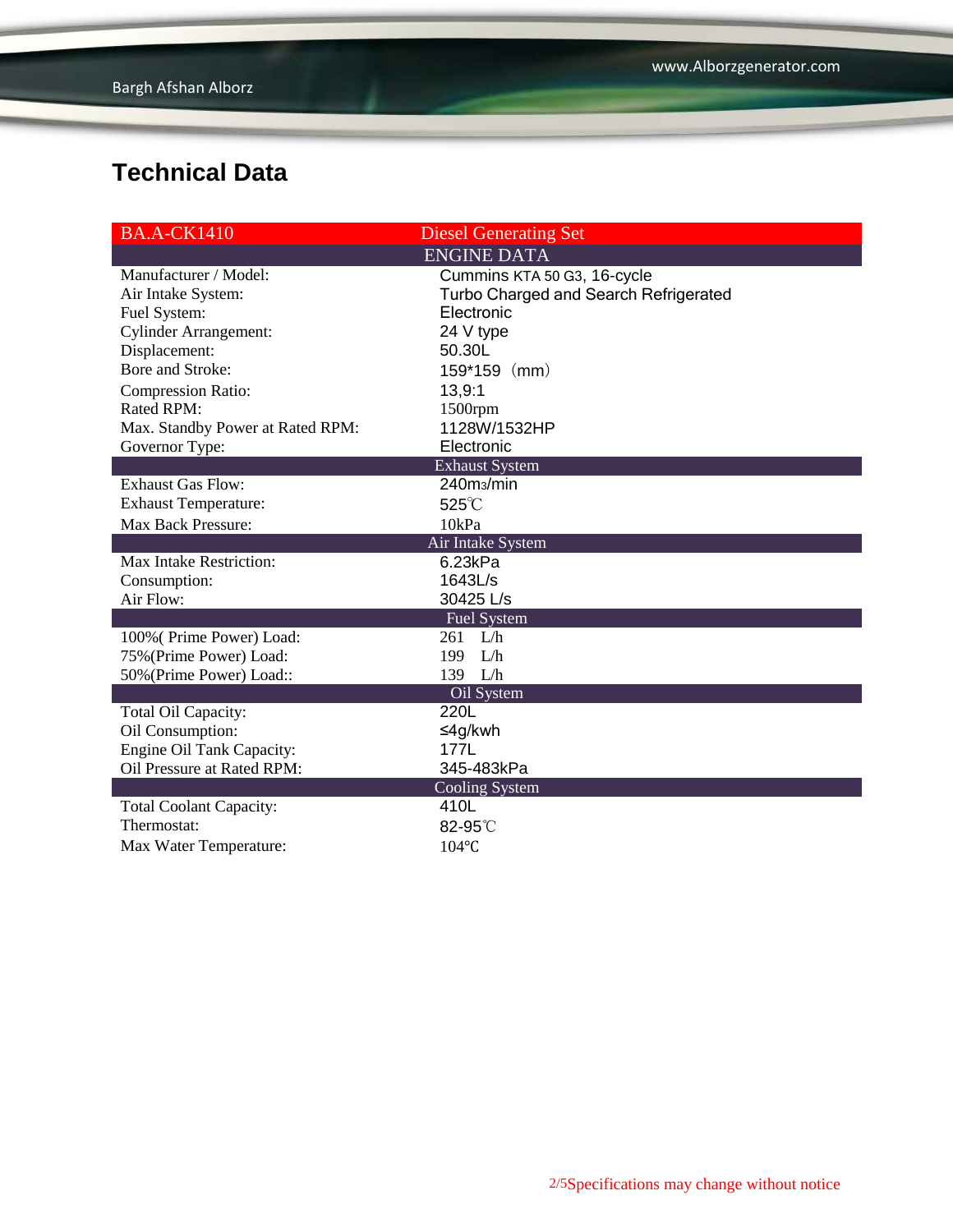| <b>BA.A-CK1410</b>                                                                         | <b>Diesel Generating Set</b>             |  |  |  |  |  |
|--------------------------------------------------------------------------------------------|------------------------------------------|--|--|--|--|--|
| <b>ALTERNATOR SPECIFICATION</b>                                                            |                                          |  |  |  |  |  |
|                                                                                            | <b>GENERAL DATA</b>                      |  |  |  |  |  |
| Compliance with GB755, BS5000, VDE0530, NEMAMG1-22, IED34-1, CSA22.2 and AS1359 standards. |                                          |  |  |  |  |  |
| <b>Alternator Data</b>                                                                     |                                          |  |  |  |  |  |
| Number of Phase:                                                                           | 3                                        |  |  |  |  |  |
| Connecting Type:                                                                           | 3 Phase and 4 Wires, "Y" type connecting |  |  |  |  |  |
| Number of Bearing:                                                                         | 1                                        |  |  |  |  |  |
| <b>Power Factor:</b>                                                                       | 0.8                                      |  |  |  |  |  |
| Protection Grade:                                                                          | IP23                                     |  |  |  |  |  |
| Altitude:                                                                                  | $\leq$ 1000m                             |  |  |  |  |  |
| <b>Exciter Type:</b>                                                                       | Brushless, self-exciting                 |  |  |  |  |  |
| Insulation Class, Temperature Rise:                                                        | H/H                                      |  |  |  |  |  |
| Telephone Influence Factor (TIF):                                                          | $50$                                     |  |  |  |  |  |
| THF:                                                                                       | $<$ 2%                                   |  |  |  |  |  |
| Voltage Regulation, Steady State:                                                          | $\leq \pm 1\%$                           |  |  |  |  |  |
| <b>Alternator Capacity:</b>                                                                | 1410KVA                                  |  |  |  |  |  |
| <b>Alternator Efficiencies:</b>                                                            | 96%                                      |  |  |  |  |  |
| Air Cooling Flow:                                                                          |                                          |  |  |  |  |  |
| <b>GENERATING SET DATA</b>                                                                 |                                          |  |  |  |  |  |
| <b>Voltage Regulation:</b>                                                                 | $\geq \pm 5\%$                           |  |  |  |  |  |
| <b>Voltage Regulation, Stead State:</b>                                                    | $\leq \pm 1\%$                           |  |  |  |  |  |
| Sudden Voltage Warp (100% Sudden Reduce):                                                  | $\leq +25\%$                             |  |  |  |  |  |
| Sudden Voltage Warp (Sudden Increase):                                                     | $\leq$ -20%                              |  |  |  |  |  |
| Voltage Stable Time (100% Sudden Reduce):                                                  | $\leq 6S$                                |  |  |  |  |  |
| Voltage Stable Time (Sudden Increase)                                                      | $\leq 6S$                                |  |  |  |  |  |
| Frequency Regulation, Stead State:                                                         | $\leq 5\%$                               |  |  |  |  |  |
| Frequency Waving:                                                                          | ≤0.5%                                    |  |  |  |  |  |
| Sudden Frequency Warp (100% Sudden Reduce):                                                | $\leq +12\%$                             |  |  |  |  |  |
| Sudden Frequency Warp (Sudden Increase):                                                   | $\leq$ -10%                              |  |  |  |  |  |
| Frequency Recovery Time (100% Sudden Reduce):                                              | $\leq$ 5S                                |  |  |  |  |  |
| Frequency Recovery Time (Sudden Increase):                                                 | $\leq$ 5S                                |  |  |  |  |  |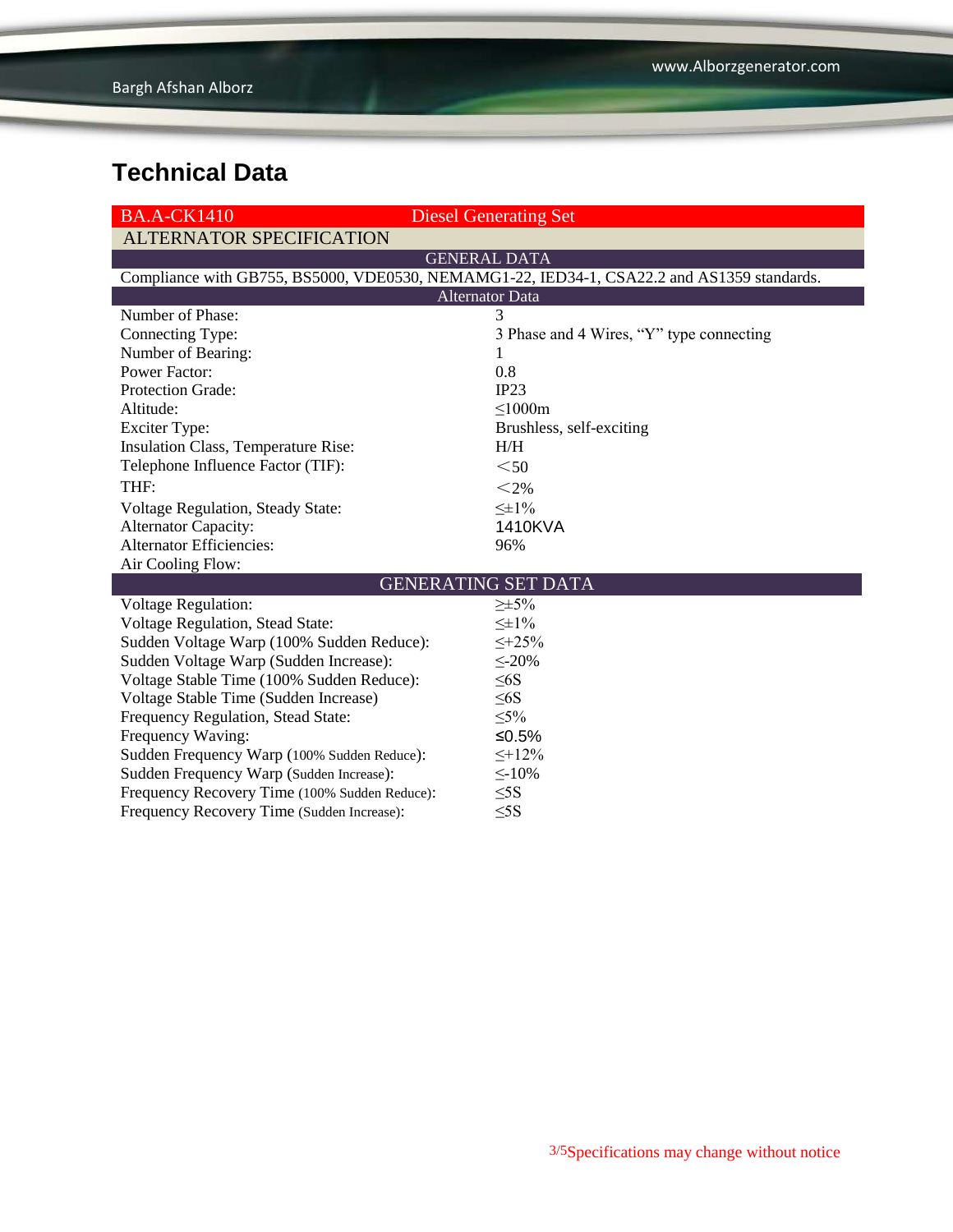| <b>BA.A-CK1410</b>                                    | <b>Diesel Generating Set</b>                               |                                                        |
|-------------------------------------------------------|------------------------------------------------------------|--------------------------------------------------------|
| <b>Options</b>                                        |                                                            |                                                        |
| Engine                                                | <b>Fuel System</b>                                         | Control System                                         |
| Heater 2KW & 4KW                                      | Daily Fuel Tank                                            | <b>Auto Control Panel</b>                              |
| Battery Charger 3.5A & 7A                             | <b>Base Fuel Tank</b>                                      | Remote Control Panel                                   |
|                                                       | <b>Water Separator</b>                                     | <b>Auto Transfer Switch (ATS)</b>                      |
|                                                       | <b>Fuel Level Sensor</b>                                   | <b>Paralleling System</b>                              |
| Anti Condensation Heater<br>Drop CT (For Paralleling) | Rainproof Type<br>Soundproof Type<br><b>Container Type</b> | <b>Engine Parts Drawing List</b><br><b>Spare Parts</b> |
| Dimension & Weight                                    |                                                            |                                                        |
| <b>Standard Configuration</b><br>(Open Type)          | With Base Fuel Tank                                        | Soundproof Type                                        |
| Overall Size: 4950 (mm)                               |                                                            | Overall Size: 9130 (mm)                                |
| $*2120$ (mm) $*2420$ (mm)                             |                                                            | $*2300$ (mm) $*2470$ (mm)                              |
| Weight: 10100kg                                       |                                                            | Weight: 15300kg                                        |